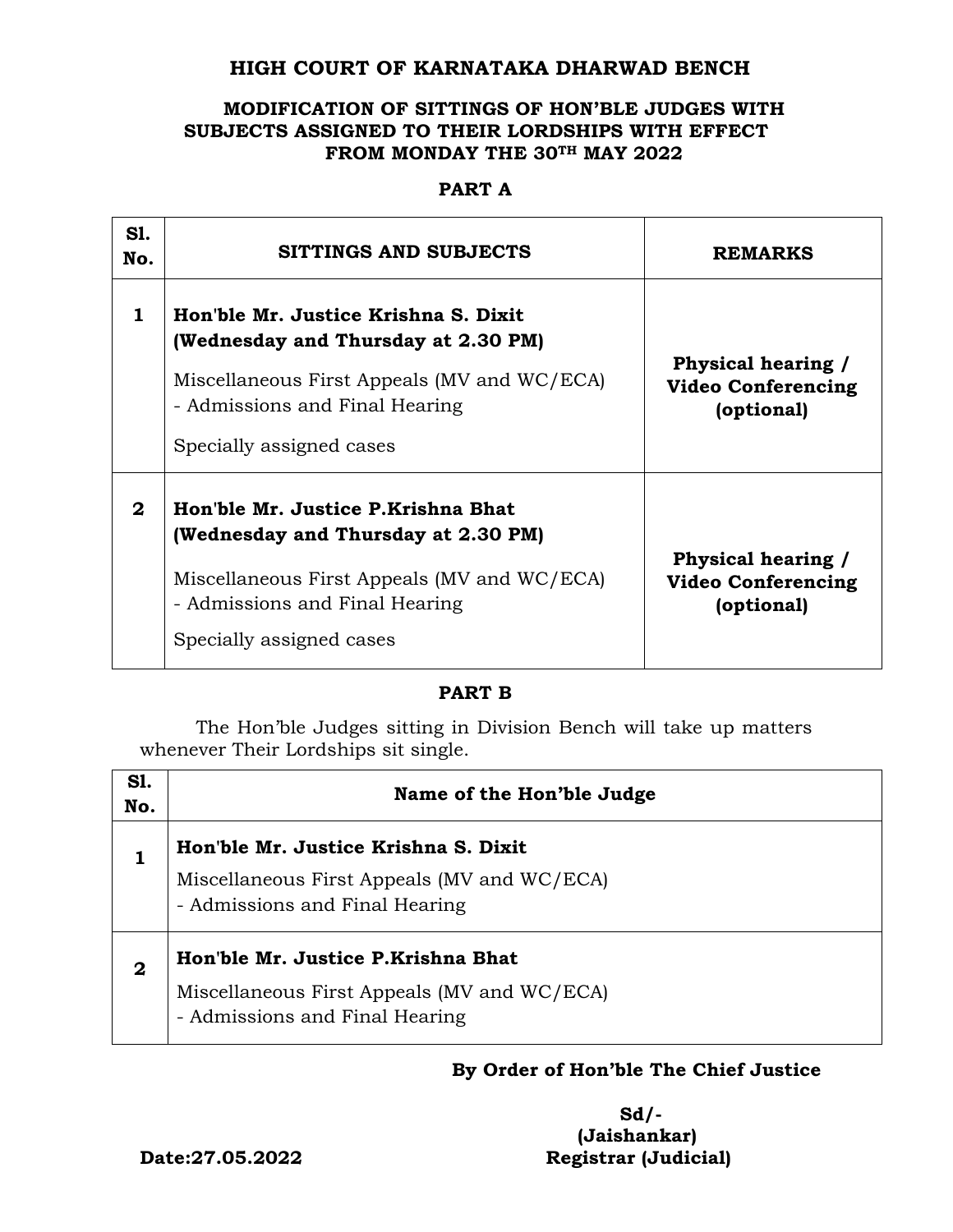High Court of Karnataka Bengaluru, Dated: 26th May 2022

#### **NOTIFICATION NO. HCDB – 89 / 2022**

In modification of earlier Notification No.HCDB–82/2022, dated 21st April 2022, the sittings of the Hon'ble Judges in the Court Halls of Dharwad Bench from Monday the 30th May 2022 are arranged as mentioned below:

| S1.<br>Nos.    | Name of the Hon'ble Judge               | <b>Court Hall</b><br>Nos. |
|----------------|-----------------------------------------|---------------------------|
| 1              | Hon'ble The Chief Justice               |                           |
| $\overline{2}$ | Hon'ble Mrs. Justice K.S. Mudagal       | 2                         |
| 3              | Hon'ble Mr. Justice Krishna S. Dixit    | 3                         |
| 4              | Hon'ble Mr. Justice R.Devdas            | 4                         |
| 5              | Hon'ble Mr. Justice K.Natarajan         | 5                         |
| 6              | Hon'ble Mr. Justice Pradeep Singh Yerur | 6                         |
| $\overline{7}$ | Hon'ble Mr. Justice E.S.Indiresh        | 7                         |
| 8              | Hon'ble Mr. Justice V. Srishananda      | 8                         |
| 9              | Hon'ble Mr. Justice P.Krishna Bhat      | $\mathbf Q$               |
| 10             | Hon'ble Mr. Justice M.G.S.Kamal         | 10                        |

### **By Order of Hon'ble The Chief Justice**

**Sd/- (Jaishankar) Date:26.05.2022 Registrar (Judicial)**